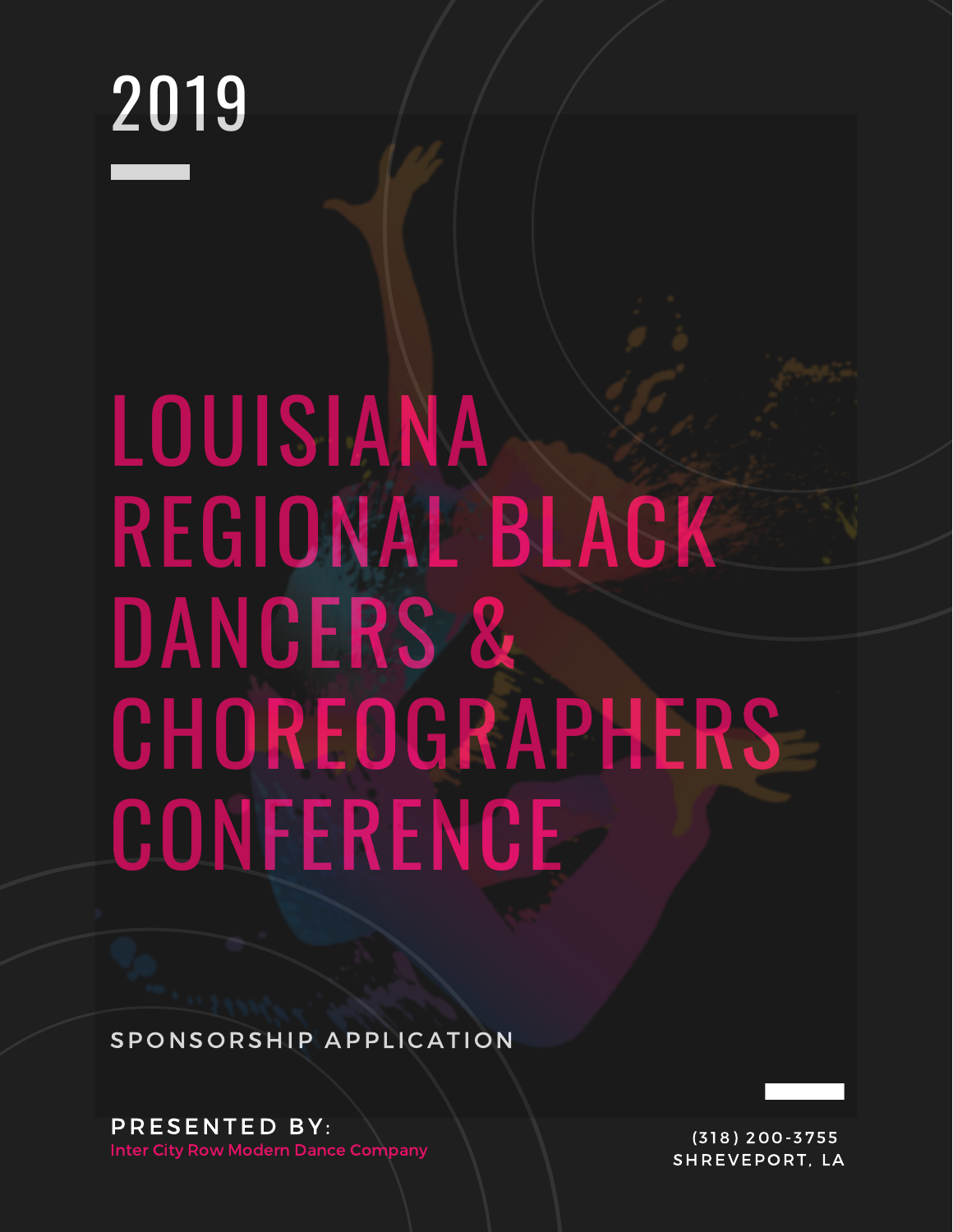### OUR COMPANY

Just to tell you a little about us, we were established in 1981 and became incorporated, tax-exempt, as a nonprofit dance organization in 1982, making us the oldest operating African American dance company in the State of Louisiana. Inter City Row Modern Dance Company (ICR) has profoundly impacted the lives of hundreds upon thousands of young people, by creating a door that makes art accessible, available, and affordable, while promoting a livable and viable community through its activities.

### EVENT OVERVIEW

On April 6, 2019 our dance company will be hosting our annual Dancers and Choreographers Conference. The Louisiana Regional Black Dancers and Choreographers Conference is an annual event that offers concurrent dance classes taught by local and regional dance instructors. All attendees will have the opportunity to participate in modern, jazz, tap, ballet, hip- hop , liturgical, creative, line, salsa, and West African dance classes.

### GOALS & OBJECTIVES



Establish ICR as a main outlet for cultural arts education



Showcase various art forms including dance and music



Provide cultural enrichment and awareness to Northwest Louisiana



Provide entertainment and art educational activities to inner city youth

### SPONSORSHIP OPPORTUNITIES

- Event Attendee Gift Bags
- Teachers & Dancers Gift Bags
- Teacher's Lunch
- Dancer's Lunch
- Raffle Items
- Conference Breakfast
- Performances
- Volunteer Appreciation
- General Expenses
- Travel for long-distance Dance Organizations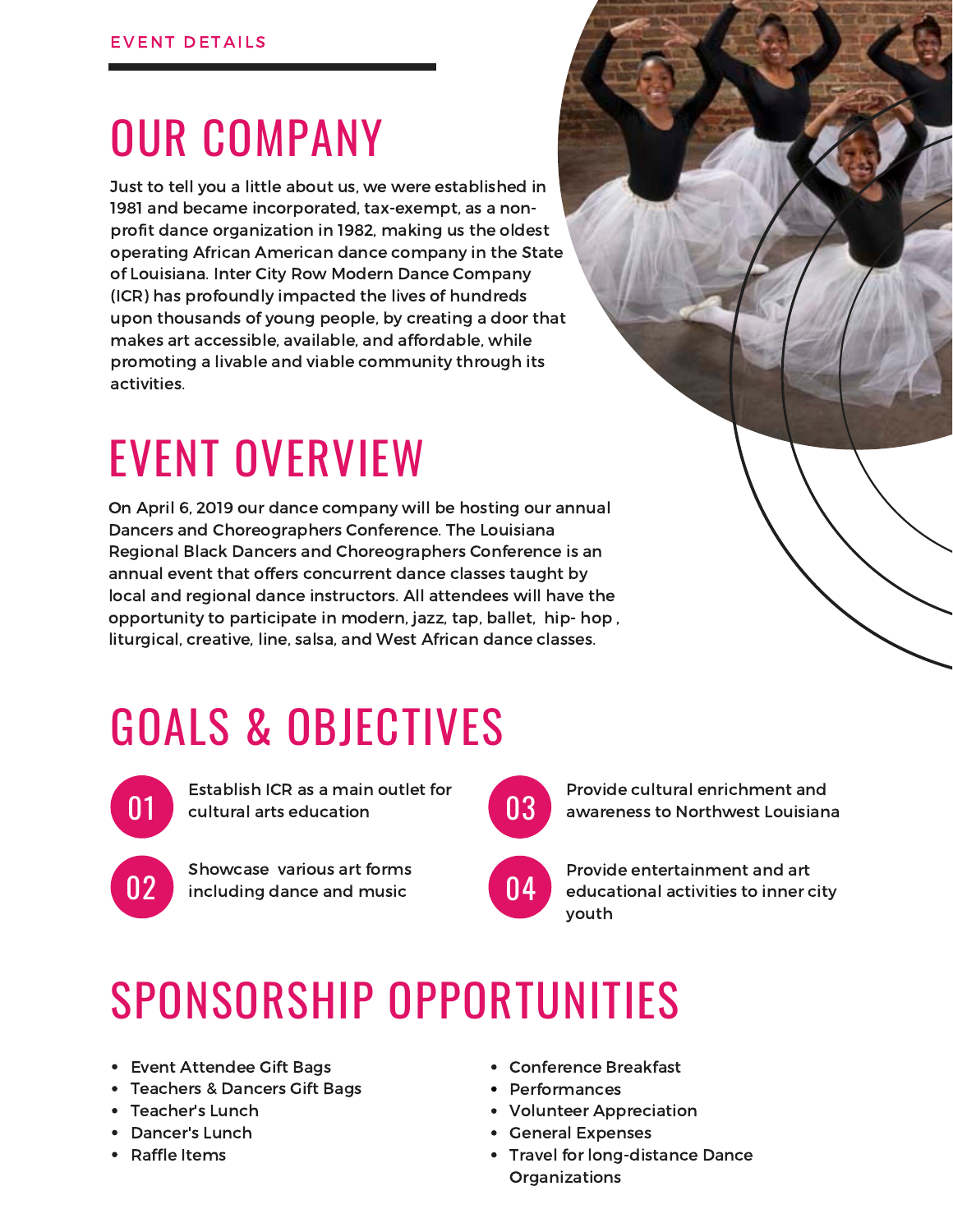### **CONTACT** INFORMATION

| <b>Contribution Type:</b>                           |  |
|-----------------------------------------------------|--|
| Service<br>In-Kind<br>Monetary<br>Other             |  |
| Have you been a sponsor for this event in the past? |  |
| Yes<br>No                                           |  |
|                                                     |  |

### SPONSORSHIP LEVELS



#### \$10,0000+

Recognition in Event Program, Recognition on ICR'S Social Media Pages & Website, Logo on Marketing Materials, Logo on t-shirts. Promotional Event Pictures, Complimentary Booth in Vendor Hall, Complimentary Event Tickets



#### \$1000+

Recognition in Event Program, Recognition on ICR'S Social Media Pages & Website, Logo on Marketing Materials,

### **Community Partner**

#### \$5000+

Recognition in Event Program, Recognition on ICR'S Social Media Pages & Website, Logo on Marketing Materials, Complimentary Booth in Vendor Hall, Complimentary Event Tickets



#### \$500+

Recognition in Event Program, Recognition on ICR'S Social Media Pages & Website,